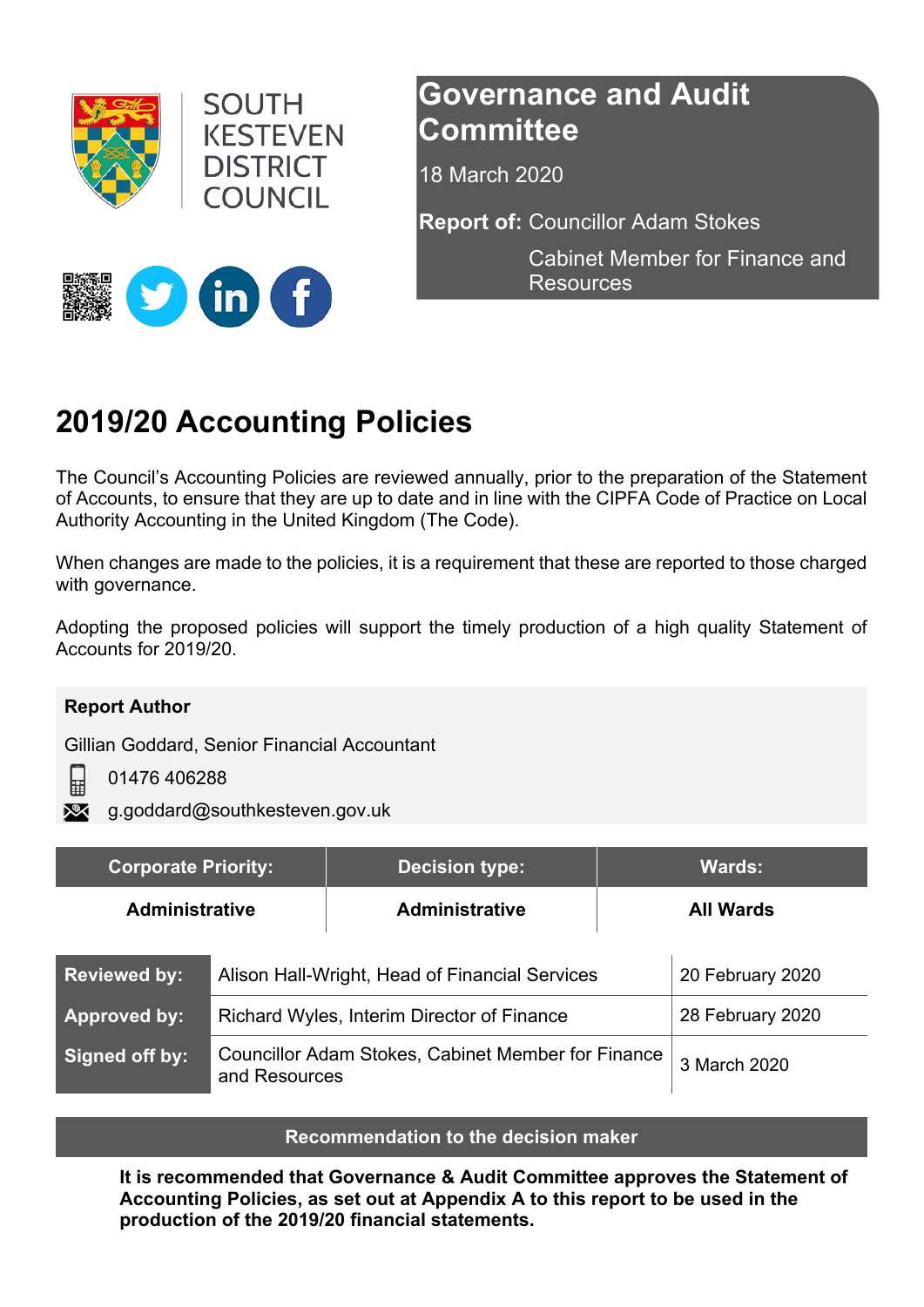## **1 The Background to the Report**

- 1.1 As part of its Statement of Accounts, the Council needs to disclose the accounting policies it has applied to all material balances and transactions. These are drawn up in line with the CIPFA Code of Practice on Local Authority Accounting in the United Kingdom 2019/20 (The Code).
- 1.2 It is good practice to consider and adopt the accounting policies in advance of the production and approval of draft accounts and to this end all accounting policies have been reviewed for the 2019/20 financial year to ensure that they comply with The Code.
- 1.3 Appendix A details the accounting policies to be applied in the preparation of the Statement of Accounts 2019/20.
- 1.4 The 2019/20 CIPFA Code has only minor changes compared to 2018/19, none of which are judged material in relation to the Council's Statement of Accounts and so no changes have been made to the policies used in 2018/19.
- 1.5 During the year end process there may be changes required to the policies arising from changes in circumstances or updated guidance. These will be agreed with the Section 151 Officer and reported to Governance and Audit Committee alongside the final Statement of Accounts.

### **2 Consultation and Feedback Received, Including Overview and Scrutiny**

2.1 The Governance and Audit Committee are asked to approve the Statement of Accounting Policies set out in Appendix A.

## **3 Available Options Considered**

3.1 No other options are available as local authorities are required to prepare accounting policies for inclusion in the Statement of Accounts.

#### **4 Reasons for the Recommendation (s)**

4.1 As part of the Accounts and Audit (England) Regulations 2015 Local Authorities are required to include Accounting Policies in the Statement of Accounts.

## **5 Financial Implications**

5.1 Prior to the compilation of the Statement of Accounts for 2019/20 it is important that members of Governance and Audit Committee have the opportunity to discuss and comment on the accounting policies to be used in the production of the financial statements. These policies if agreed, will be applied to the treatment of all transactions that make up the figures in the Statement of Accounts to ensure that the accounts present a true and fair view of the financial position of the Council at the balance sheet date and of its income and expenditure for the financial year.

#### **Financial Implications reviewed by: Richard Wyles, Interim Director of Finance**

#### **6 Legal and Governance Implications**

6.1 Local authorities are required by the Local Audit and Accountability Act 2014 to prepare a Statement of Accounts in accordance with relevant regulations. The policies referred to are a requirement of the Accounts and Audit (England) Regulations 2015. Any updates and amendments should be reported to Governance and Audit Committee in accordance with its role to approve the Statement of Accounting Policies.

#### **Legal Implications reviewed by: Jo Toomey, Head of Governance**